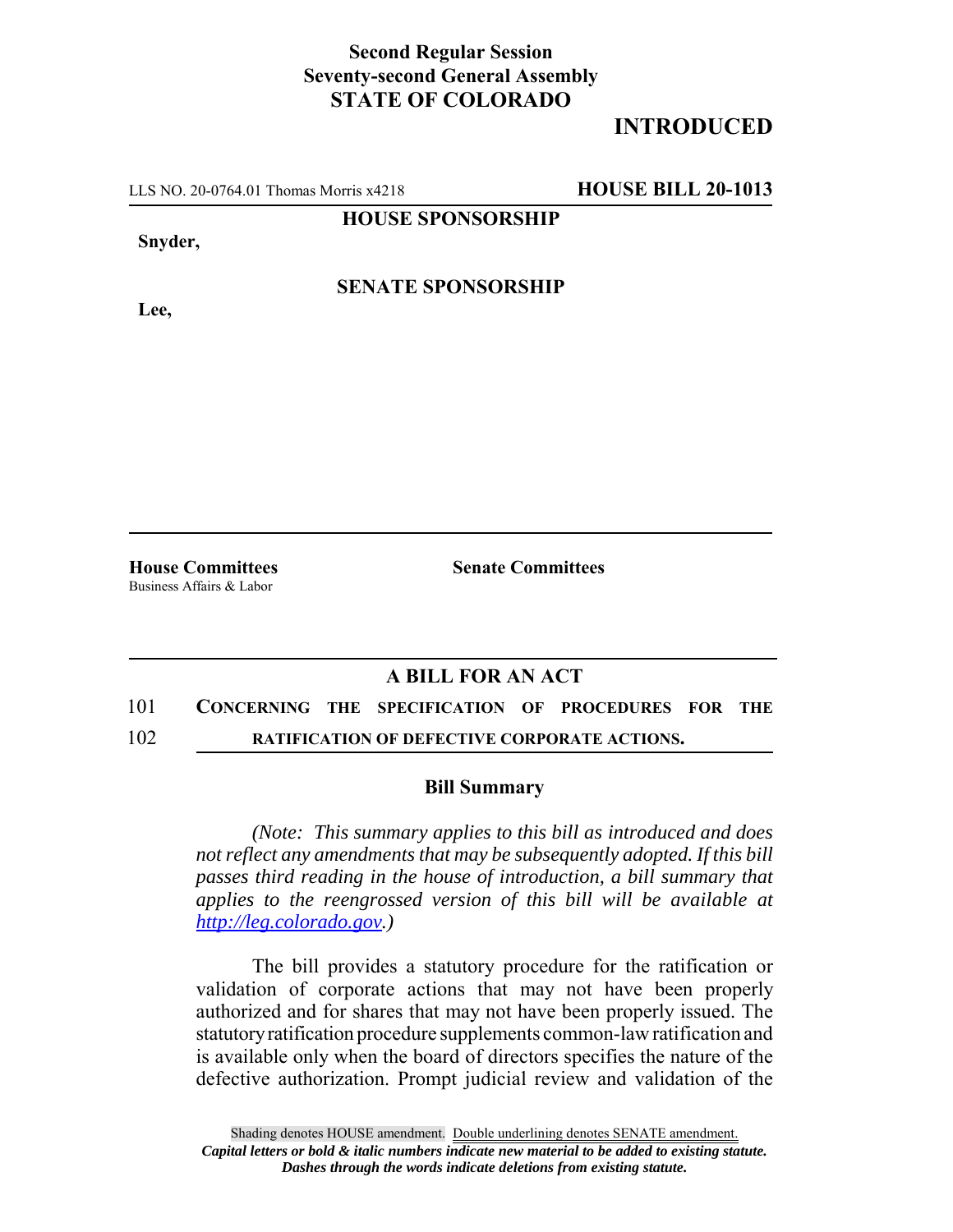ratification process is available when a listed person claims to be substantially and adversely affected by the ratification.

 *Be it enacted by the General Assembly of the State of Colorado:* **SECTION 1.** In Colorado Revised Statutes, **add** 7-103-106 as follows: **7-103-106. Ratification of defective corporate actions - definitions.** (1) **Defective corporate actions.** (a) A DEFECTIVE CORPORATE ACTION IS NOT VOID OR VOIDABLE IF RATIFIED IN ACCORDANCE WITH SUBSECTION (2) OF THIS SECTION OR VALIDATED IN ACCORDANCE WITH SUBSECTION (7) OF THIS SECTION. (b) RATIFICATION UNDER SUBSECTION (2) OF THIS SECTION OR VALIDATION UNDER SUBSECTION (7) OF THIS SECTION IS NOT THE EXCLUSIVE MEANS OF RATIFYING OR VALIDATING ANY DEFECTIVE CORPORATE ACTION, AND THE ABSENCE OR FAILURE OF RATIFICATION OR VALIDATION IN ACCORDANCE WITH THIS SECTION DOES NOT, OF ITSELF, AFFECT THE VALIDITY OR EFFECTIVENESS OF ANY CORPORATE ACTION PROPERLY RATIFIED UNDER COMMON LAW OR OTHERWISE, NOR DOES IT CREATE A PRESUMPTION THAT ANY SUCH CORPORATE ACTION IS OR WAS A DEFECTIVE CORPORATE ACTION OR VOID OR VOIDABLE. (c) IN THE CASE OF AN OVERISSUE, PUTATIVE SHARES ARE VALID SHARES EFFECTIVE AS OF THE DATE ORIGINALLY ISSUED OR PURPORTEDLY ISSUED UPON: (I) THE EFFECTIVENESS UNDER THIS SECTION AND UNDER ARTICLE 22 110 OF THIS TITLE 7 OF AN AMENDMENT TO THE ARTICLES OF 23 INCORPORATION AUTHORIZING, DESIGNATING, OR CREATING THE SHARES;

OR

(II) THE EFFECTIVENESS OF ANY OTHER CORPORATE ACTION UNDER

-2- HB20-1013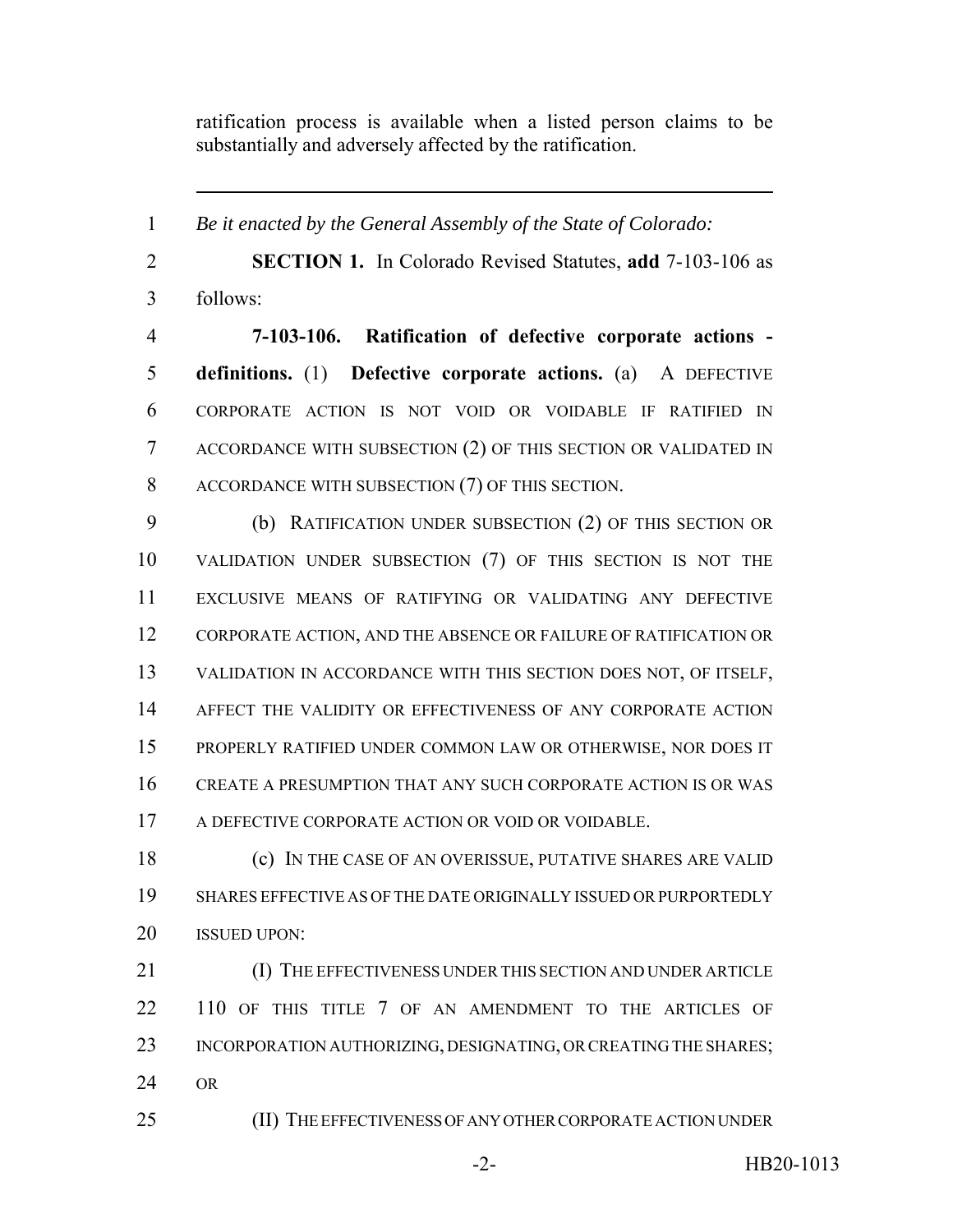THIS SECTION RATIFYING THE AUTHORIZATION, DESIGNATION, OR CREATION OF THE SHARES.

 (2) **Ratification of defective corporate actions.** (a) TO RATIFY A DEFECTIVE CORPORATE ACTION UNDER THIS SECTION OTHER THAN THE RATIFICATION OF AN ELECTION OF THE INITIAL BOARD OF DIRECTORS UNDER SUBSECTION (2)(b) OF THIS SECTION, THE BOARD OF DIRECTORS MUST TAKE ACTION RATIFYING THE ACTION IN ACCORDANCE WITH 8 SUBSECTION (3) OF THIS SECTION, STATING:

 (I) THE DEFECTIVE CORPORATE ACTION TO BE RATIFIED AND, IF THE DEFECTIVE CORPORATE ACTION INVOLVED THE ISSUANCE OF PUTATIVE 11 SHARES, THE NUMBER AND TYPE OF PUTATIVE SHARES PURPORTEDLY ISSUED;

(II) THE DATE OF THE DEFECTIVE CORPORATE ACTION;

14 (III) THE NATURE OF THE FAILURE OF AUTHORIZATION WITH 15 RESPECT TO THE DEFECTIVE CORPORATE ACTION TO BE RATIFIED; AND

 (IV) THAT THE BOARD OF DIRECTORS APPROVES THE RATIFICATION 17 OF THE DEFECTIVE CORPORATE ACTION.

 (b) IF A DEFECTIVE CORPORATE ACTION TO BE RATIFIED RELATES TO THE ELECTION OF THE INITIAL BOARD OF DIRECTORS UNDER SECTION 20 7-102-105 (1)(a), A MAJORITY OF THE PERSONS WHO, AT THE TIME OF THE RATIFICATION, ARE EXERCISING THE POWERS OF DIRECTORS MAY TAKE AN 22 ACTION STATING:

**(I)** THE NAME OF THE PERSON OR PERSONS WHO FIRST TOOK ACTION IN THE NAME OF THE CORPORATION AS THE INITIAL BOARD OF DIRECTORS;

 (II) THE EARLIER OF THE DATE ON WHICH THE PERSONS FIRST TOOK THE ACTION OR WERE PURPORTED TO HAVE BEEN ELECTED AS THE INITIAL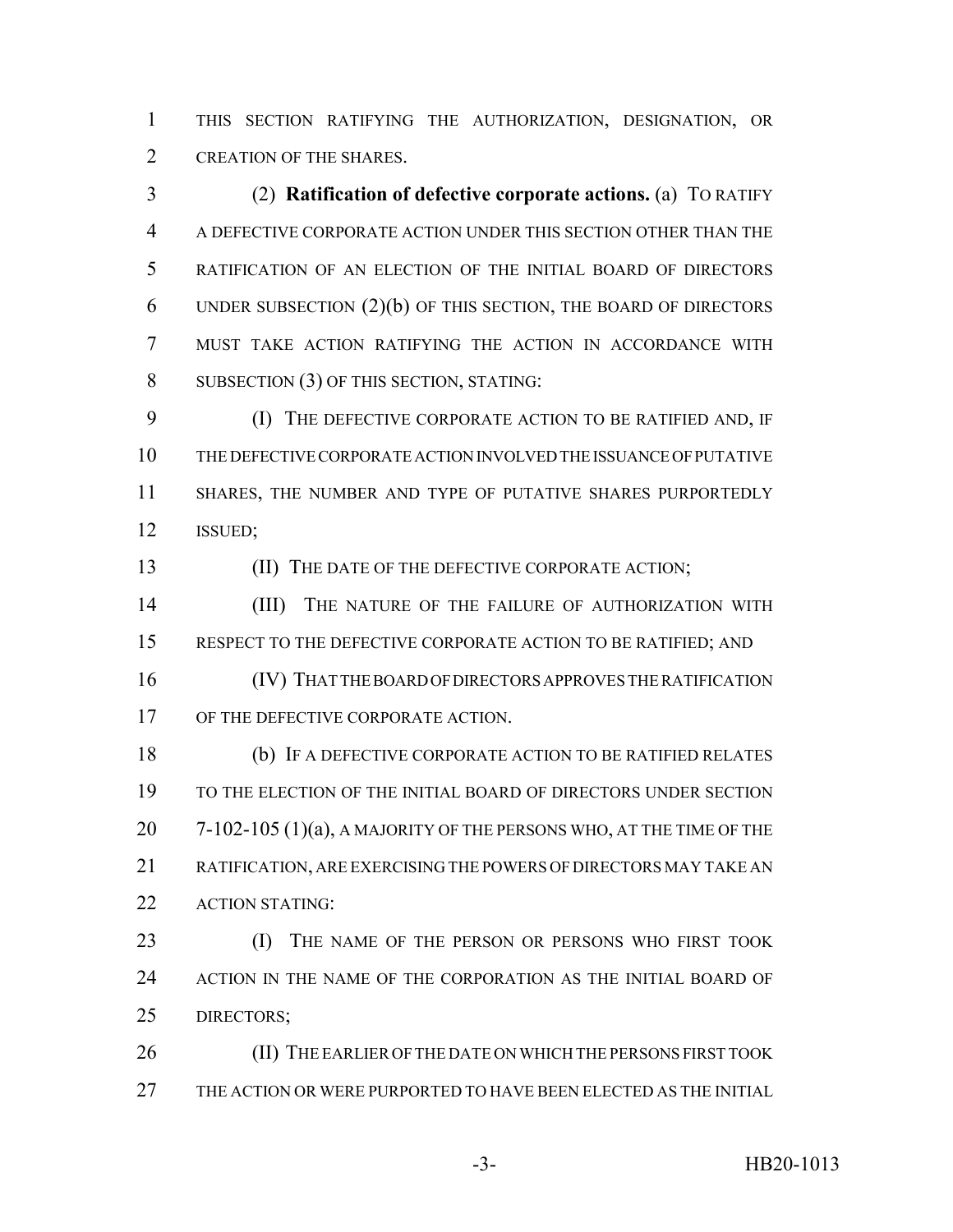BOARD OF DIRECTORS; AND

 (III) THAT THE RATIFICATION OF THE ELECTION OF THE PERSON OR PERSONS AS THE INITIAL BOARD OF DIRECTORS IS APPROVED.

 (c) IF ANY PROVISION OF ARTICLES 101 TO 117 OF THIS TITLE 7, THE ARTICLES OF INCORPORATION OR BYLAWS, OR A CORPORATE RESOLUTION OR ANY PLAN OR AGREEMENT TO WHICH THE CORPORATION IS A PARTY IN EFFECT AT THE TIME ACTION UNDER SUBSECTION  $(2)(a)$  OF THIS SECTION IS TAKEN REQUIRES SHAREHOLDER APPROVAL OR WOULD HAVE REQUIRED SHAREHOLDER APPROVAL AT THE DATE OF THE OCCURRENCE OF THE DEFECTIVE CORPORATE ACTION, THE RATIFICATION OF THE DEFECTIVE CORPORATE ACTION APPROVED IN THE ACTION TAKEN BY THE BOARD OF 12 DIRECTORS UNDER SUBSECTION (2)(a) OF THIS SECTION MUST BE SUBMITTED TO THE SHAREHOLDERS FOR APPROVAL IN ACCORDANCE WITH SUBSECTION (3) OF THIS SECTION.

 (d) UNLESS OTHERWISE PROVIDED IN THE ACTION TAKEN BY THE 16 BOARD OF DIRECTORS UNDER SUBSECTION (2)(a) OF THIS SECTION, AFTER 17 THE ACTION BY THE BOARD OF DIRECTORS HAS BEEN TAKEN AND, IF REQUIRED, APPROVED BY THE SHAREHOLDERS, THE BOARD OF DIRECTORS MAY ABANDON THE RATIFICATION AT ANY TIME BEFORE THE VALIDATION EFFECTIVE TIME WITHOUT FURTHER ACTION OF THE SHAREHOLDERS.

 (3) **Action on ratification.** (a) THE QUORUM AND VOTING REQUIREMENTS APPLICABLE TO A RATIFYING ACTION BY THE BOARD OF 23 DIRECTORS UNDER SUBSECTION (2) OF THIS SECTION ARE THE QUORUM AND VOTING REQUIREMENTS APPLICABLE TO THE CORPORATE ACTION PROPOSED TO BE RATIFIED AT THE TIME SUCH RATIFYING ACTION IS TAKEN. 26 (b) IF THE RATIFICATION OF THE DEFECTIVE CORPORATE ACTION REQUIRES APPROVAL BY THE SHAREHOLDERS UNDER SUBSECTION (2)(c)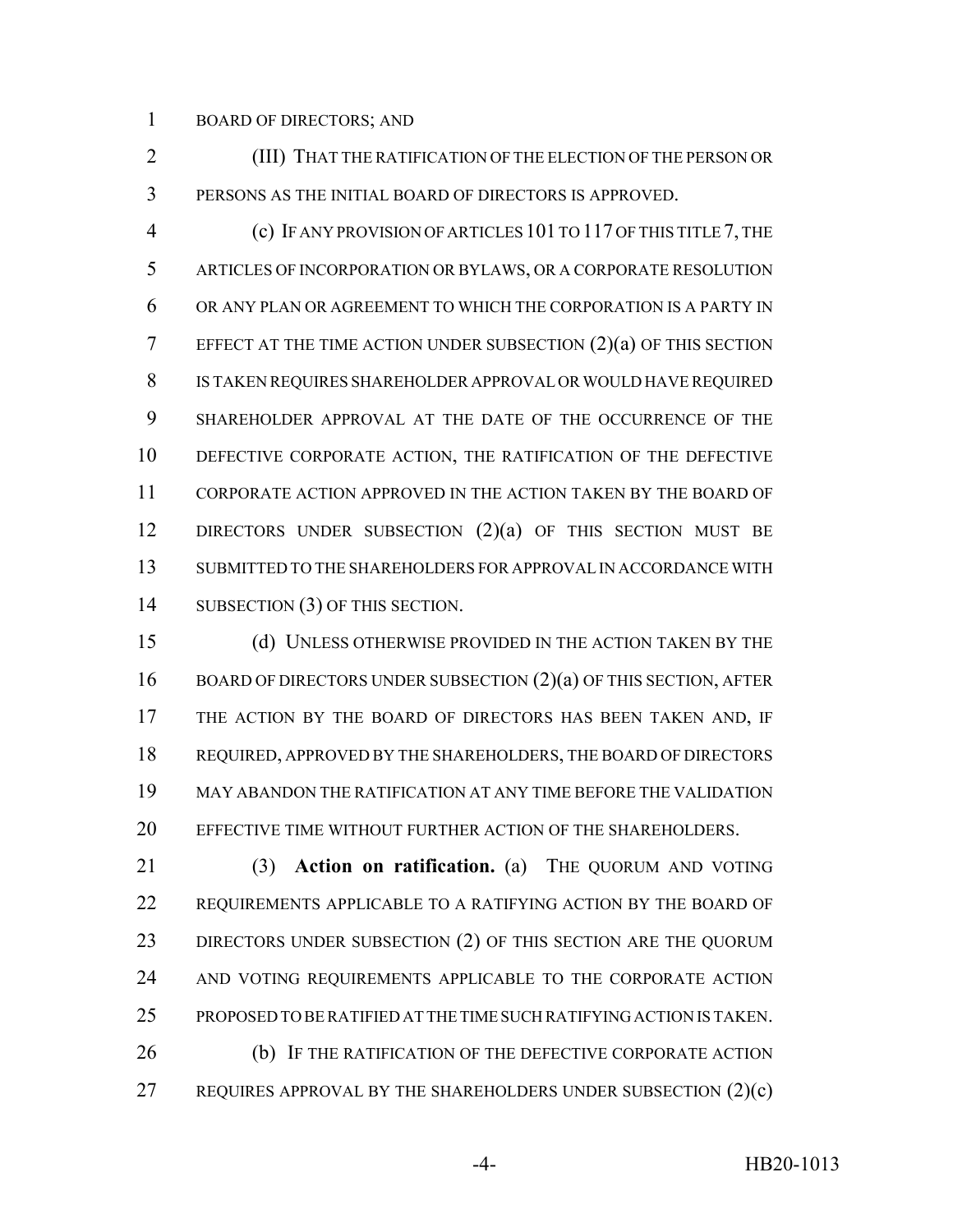OF THIS SECTION AND IF THE APPROVAL IS TO BE GIVEN AT A MEETING, THE CORPORATION SHALL NOTIFY EACH HOLDER OF VALID AND PUTATIVE SHARES, REGARDLESS OF WHETHER ENTITLED TO VOTE, AS OF THE RECORD DATE FOR NOTICE OF THE MEETING. THE NOTICE MUST STATE THAT THE PURPOSE, OR ONE OF THE PURPOSES, OF THE MEETING IS TO CONSIDER RATIFICATION OF A DEFECTIVE CORPORATE ACTION AND MUST BE ACCOMPANIED BY:

 (I) EITHER A COPY OF THE WRITTEN ACTION TAKEN BY THE BOARD OF DIRECTORS IN ACCORDANCE WITH SUBSECTION (2)(a) OF THIS SECTION 10 OR THE INFORMATION REQUIRED BY SUBSECTIONS  $(2)(a)(I)$  TO  $(2)(a)(IV)$ OF THIS SECTION; AND

**(II) A STATEMENT THAT ANY CLAIM THAT THE RATIFICATION OF**  THE DEFECTIVE CORPORATE ACTION AND ANY PUTATIVE SHARES ISSUED AS A RESULT OF THE DEFECTIVE CORPORATE ACTION SHOULD NOT BE EFFECTIVE, OR SHOULD BE EFFECTIVE ONLY ON CERTAIN CONDITIONS, MUST BE BROUGHT WITHIN ONE HUNDRED TWENTY DAYS AFTER THE APPLICABLE VALIDATION EFFECTIVE TIME.

 (c) EXCEPT AS PROVIDED IN SUBSECTION (3)(d) OF THIS SECTION WITH RESPECT TO THE VOTING REQUIREMENTS TO RATIFY THE ELECTION OF A DIRECTOR, THE QUORUM AND VOTING REQUIREMENTS APPLICABLE TO 21 THE APPROVAL BY THE SHAREHOLDERS REQUIRED BY SUBSECTION (2)(c) OF THIS SECTION ARE THE QUORUM AND VOTING REQUIREMENTS APPLICABLE TO THE CORPORATE ACTION PROPOSED TO BE RATIFIED AT THE 24 TIME OF THE SHAREHOLDER APPROVAL, NOT THE REQUIREMENTS FOR SHAREHOLDER APPROVAL EXISTING AT THE TIME THAT THE DEFECTIVE CORPORATE ACTION REQUIRING THE RATIFICATION WAS ORIGINALLY TAKEN.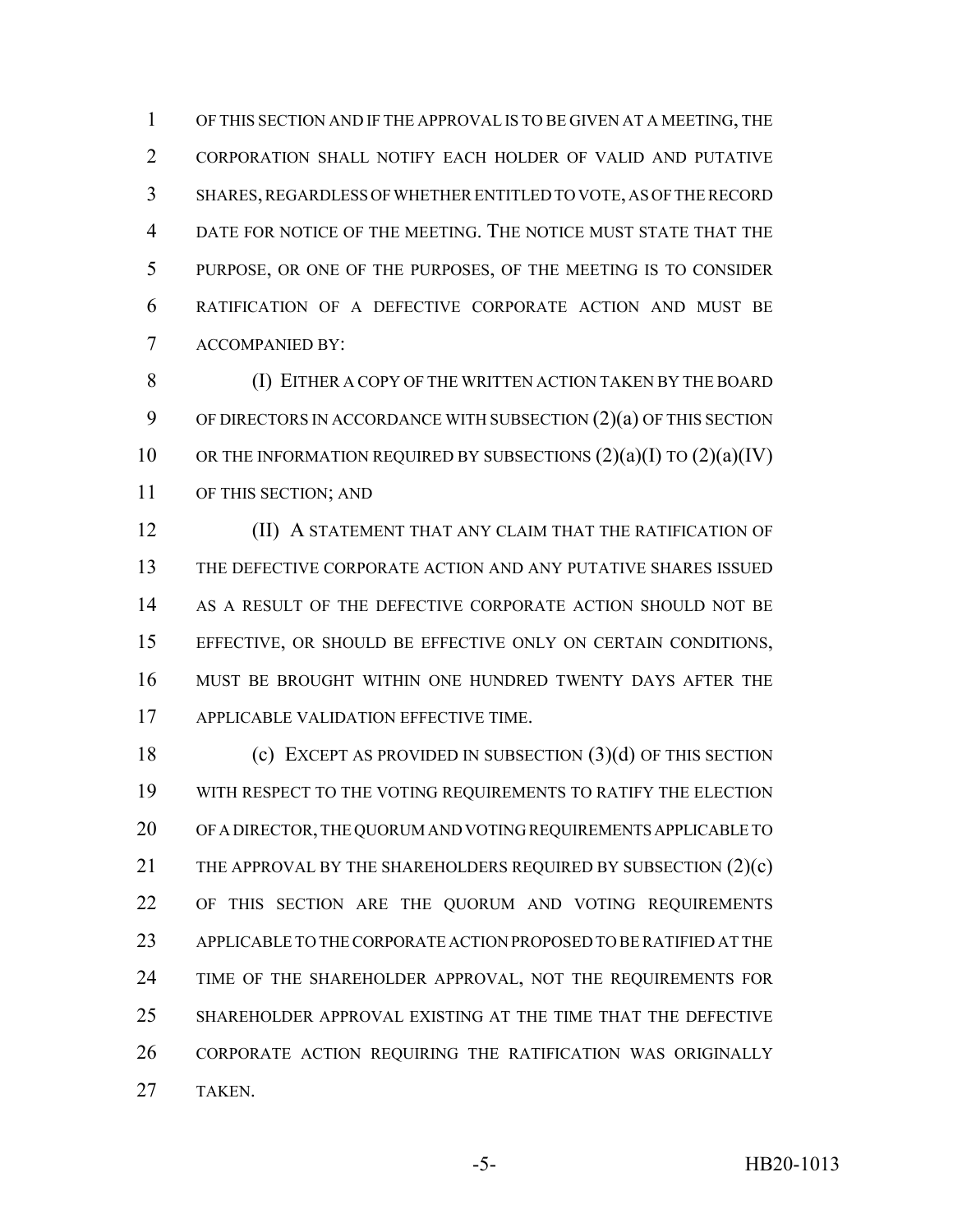(d) THE APPROVAL BY SHAREHOLDERS TO RATIFY THE ELECTION OF A DIRECTOR REQUIRES THAT THE VOTES CAST WITHIN THE VOTING GROUP FAVORING THE RATIFICATION EXCEED THE VOTES CAST OPPOSING THE RATIFICATION OF THE ELECTION AT A MEETING AT WHICH A QUORUM IS PRESENT.

 (e) HOLDERS OF PUTATIVE SHARES ON THE RECORD DATE FOR DETERMINING THE SHAREHOLDERS ENTITLED TO VOTE ON ANY MATTER SUBMITTED TO SHAREHOLDERS UNDER SUBSECTION (2)(c) OF THIS SECTION, AND WITHOUT GIVING EFFECT TO ANY RATIFICATION OF PUTATIVE SHARES THAT BECOMES EFFECTIVE AS A RESULT OF SUCH VOTE, ARE NOT ENTITLED TO VOTE AND SHALL NOT BE COUNTED FOR QUORUM PURPOSES IN ANY VOTE TO APPROVE THE RATIFICATION OF ANY DEFECTIVE CORPORATE ACTION.

 (f) IF THE APPROVAL UNDER THIS SECTION OF PUTATIVE SHARES WOULD RESULT IN AN OVERISSUE, IN ADDITION TO THE APPROVAL REQUIRED BY SUBSECTION (2) OF THIS SECTION, APPROVAL OF AN AMENDMENT TO THE ARTICLES OF INCORPORATION UNDER ARTICLE 110 OF THIS TITLE 7 TO INCREASE THE NUMBER OF SHARES OF AN AUTHORIZED CLASS OR SERIES OR TO AUTHORIZE THE CREATION OF A CLASS OR SERIES OF SHARES AS NECESSARY TO PRECLUDE AN OVERISSUE IS ALSO REQUIRED. (4) **Notice requirements.** (a) UNLESS SHAREHOLDER APPROVAL 22 IS REQUIRED UNDER SUBSECTION (2)(c) OF THIS SECTION, PROMPT NOTICE OF AN ACTION TAKEN UNDER SUBSECTION (2) OF THIS SECTION SHALL BE GIVEN TO EACH HOLDER OF VALID AND PUTATIVE SHARES, REGARDLESS OF WHETHER ENTITLED TO VOTE, AS OF:

26 (I) THE DATE OF THE ACTION BY THE BOARD OF DIRECTORS; AND **(II) THE DATE OF THE DEFECTIVE CORPORATE ACTION RATIFIED;**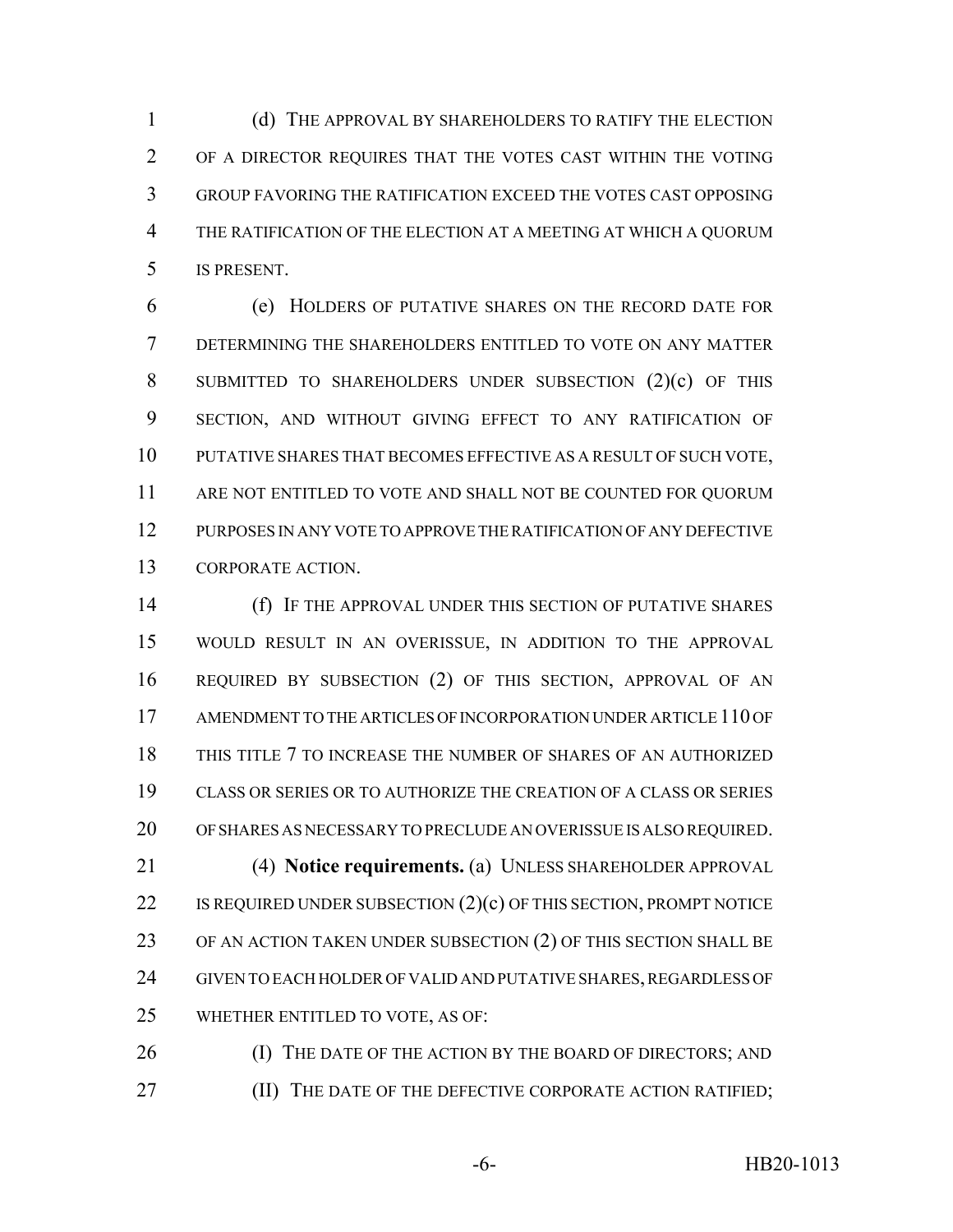EXCEPT THAT NOTICE IS NOT REQUIRED TO BE GIVEN TO HOLDERS OF VALID AND PUTATIVE SHARES WHOSE IDENTITIES OR ADDRESSES FOR NOTICE CANNOT BE DETERMINED FROM THE RECORDS OF THE CORPORATION.

(b) THE NOTICE MUST CONTAIN:

 (I) EITHER A COPY OF THE WRITTEN ACTION TAKEN BY THE BOARD 6 OF DIRECTORS IN ACCORDANCE WITH SUBSECTION  $(2)(a)$  OR  $(2)(b)$  OF THIS SECTION OR THE INFORMATION REQUIRED BY SUBSECTIONS (2)(a)(I) TO 8 (2)(a)(IV) OR (2)(b)(I) TO (2)(b)(III) OF THIS SECTION, AS APPLICABLE; AND

 (II) A STATEMENT THAT ANY CLAIM THAT THE RATIFICATION OF THE DEFECTIVE CORPORATE ACTION AND ANY PUTATIVE SHARES ISSUED 12 AS A RESULT OF THE DEFECTIVE CORPORATE ACTION SHOULD NOT BE EFFECTIVE, OR SHOULD BE EFFECTIVE ONLY ON CERTAIN CONDITIONS, MUST BE BROUGHT WITHIN ONE HUNDRED TWENTY DAYS AFTER THE APPLICABLE VALIDATION EFFECTIVE TIME.

 (c) NOTICE UNDER THIS SECTION IS NOT REQUIRED WITH RESPECT TO ANY ACTION REQUIRED TO BE SUBMITTED TO SHAREHOLDERS FOR 18 APPROVAL UNDER SUBSECTION (2)(c) OF THIS SECTION IF NOTICE IS GIVEN IN ACCORDANCE WITH SUBSECTION (4)(b) OF THIS SECTION.

20 (d) A NOTICE REQUIRED BY THIS SECTION MAY BE GIVEN IN ANY MANNER PERMITTED BY SECTION 7-101-402 AND, FOR ANY CORPORATION 22 SUBJECT TO THE REPORTING REQUIREMENTS OF SECTION 13 OR 15 (d) OF THE FEDERAL "SECURITIES EXCHANGE ACT OF 1934", AS AMENDED, 15 U.S.C. SEC. 78m AND 15 U.S.C. SEC. 78m (d), MAY BE GIVEN BY MEANS OF A FILING OR FURNISHING OF THE NOTICE WITH THE UNITED STATES SECURITIES AND EXCHANGE COMMISSION.

(e) THE FAILURE TO GIVE THE NOTICE DOES NOT INVALIDATE THE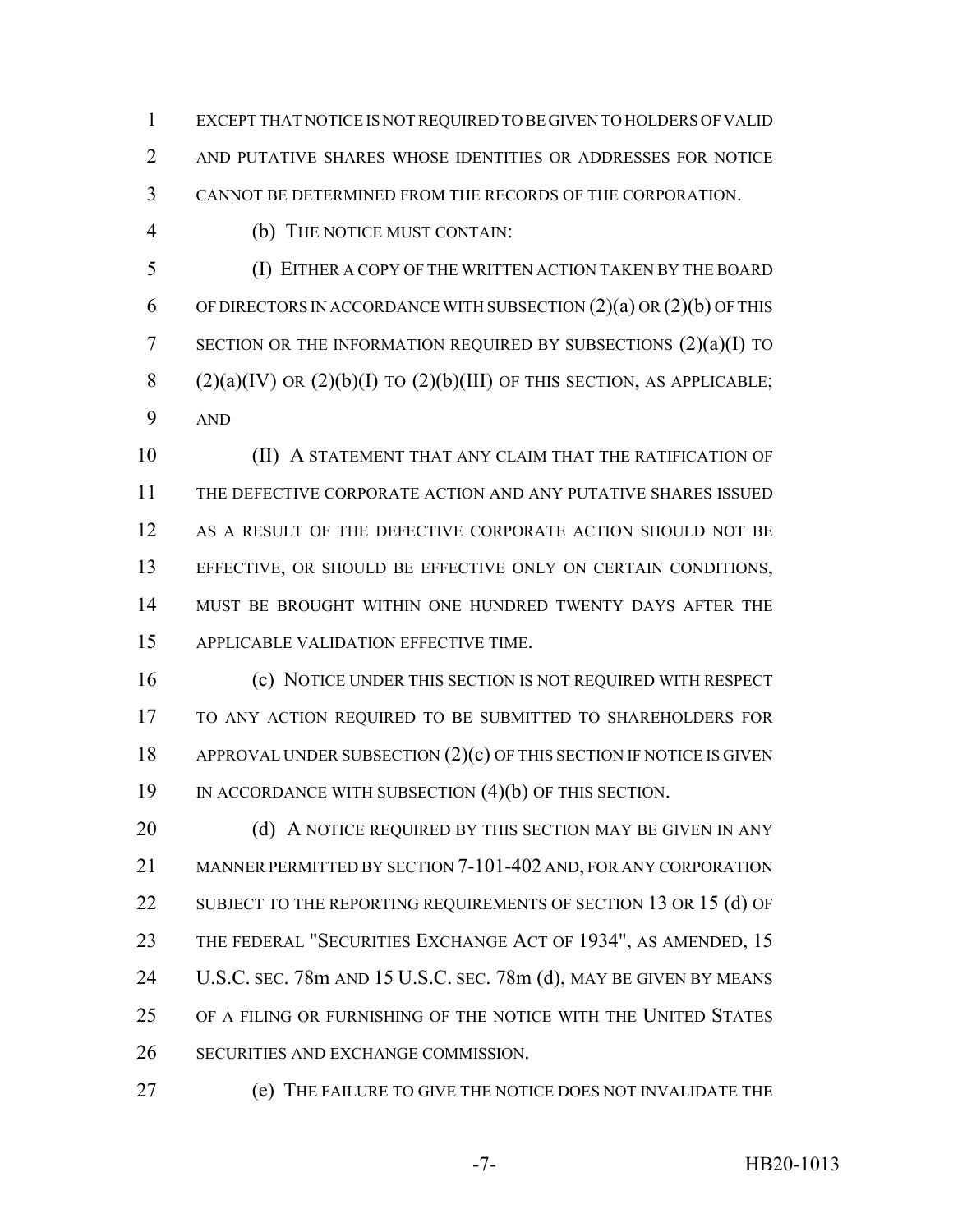RATIFICATION OF THE DEFECTIVE CORPORATE ACTION.

 (5) **Effect of ratification.** FROM AND AFTER THE VALIDATION EFFECTIVE TIME , AND WITHOUT REGARD TO THE ONE-HUNDRED-TWENTY-DAY PERIOD DURING WHICH A CLAIM MAY BE BROUGHT UNDER SUBSECTION (7) OF THIS SECTION:

 (a) EACH DEFECTIVE CORPORATE ACTION RATIFIED IN ACCORDANCE WITH SUBSECTION (2) OF THIS SECTION IS NOT VOID OR VOIDABLE AS A RESULT OF THE FAILURE OF AUTHORIZATION IDENTIFIED IN 9 THE ACTION TAKEN UNDER SUBSECTION  $(2)(a)$  OR  $(2)(b)$  OF THIS SECTION AND SHALL BE DEEMED A VALID CORPORATE ACTION EFFECTIVE AS OF THE 11 DATE OF THE DEFECTIVE CORPORATE ACTION;

 (b) THE ISSUANCE OF EACH PUTATIVE SHARE OR FRACTION OF A PUTATIVE SHARE PURPORTEDLY ISSUED PURSUANT TO A DEFECTIVE CORPORATE ACTION IDENTIFIED IN THE ACTION TAKEN UNDER SUBSECTION (2) OF THIS SECTION IS NOT VOID OR VOIDABLE, AND EACH SUCH PUTATIVE SHARE OR FRACTION OF A PUTATIVE SHARE SHALL BE DEEMED TO BE AN IDENTICAL SHARE OR FRACTION OF A VALID SHARE AS OF THE TIME IT WAS PURPORTEDLY ISSUED; AND

 (c) ANY CORPORATE ACTION TAKEN AFTER THE DEFECTIVE CORPORATE ACTION RATIFIED IN ACCORDANCE WITH THIS SECTION IN RELIANCE ON THE DEFECTIVE CORPORATE ACTION HAVING BEEN VALIDLY EFFECTED AND ANY SUBSEQUENT DEFECTIVE CORPORATE ACTION RESULTING DIRECTLY OR INDIRECTLY FROM THE ORIGINAL DEFECTIVE CORPORATE ACTION IS VALID AS OF THE TIME TAKEN.

 (6) **Filings.** (a) IF THE DEFECTIVE CORPORATE ACTION RATIFIED UNDER THIS SECTION WOULD HAVE REQUIRED UNDER ANY OTHER SECTION OF ARTICLES 101 TO 117 OF THIS TITLE 7 A FILING IN ACCORDANCE WITH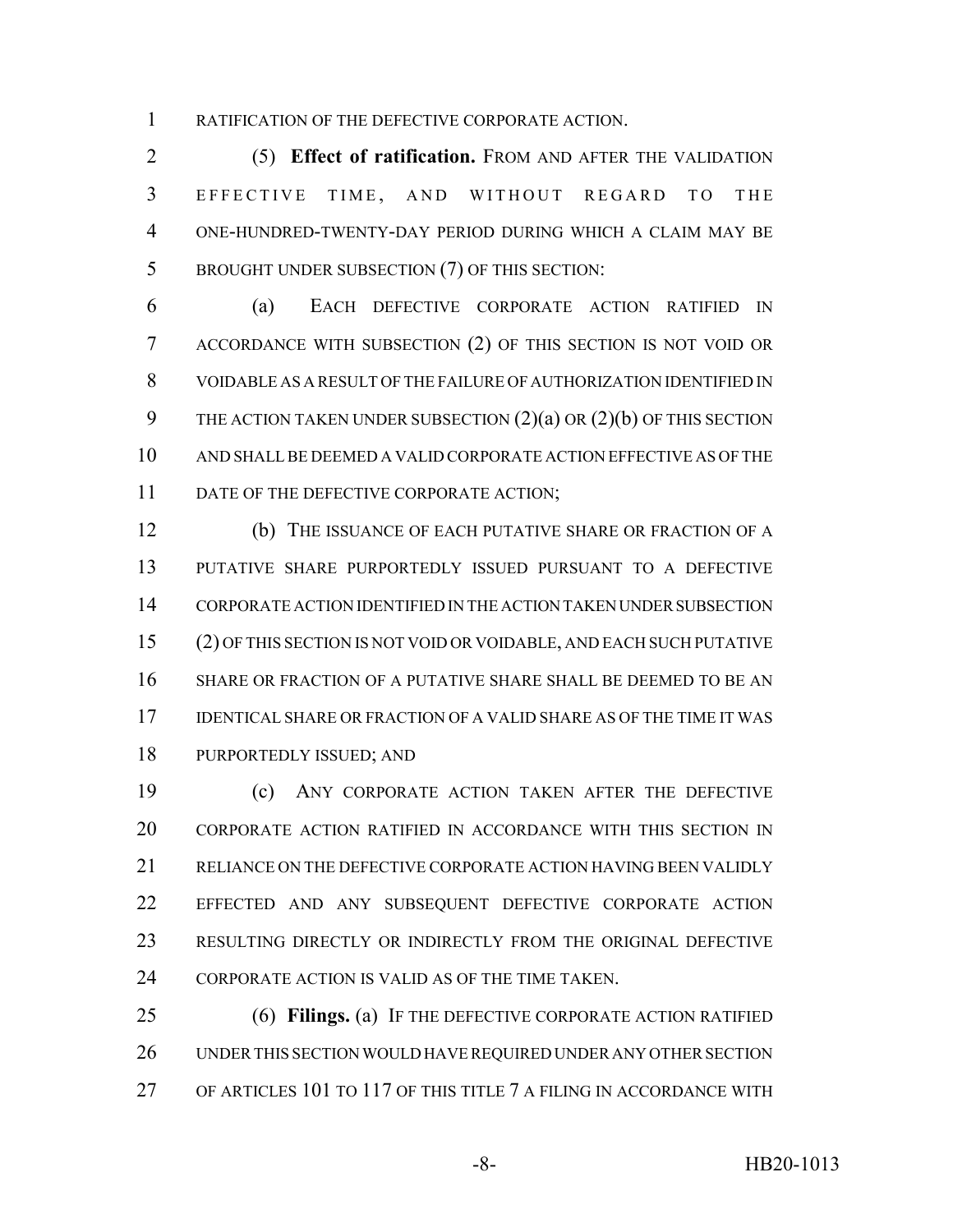1 ARTICLES 101 TO 117 OF THIS TITLE 7, THEN, REGARDLESS OF WHETHER A FILING WAS PREVIOUSLY MADE WITH RESPECT TO THE DEFECTIVE CORPORATE ACTION AND IN LIEU OF A FILING OTHERWISE REQUIRED BY ARTICLES 101 TO 117 OF THIS TITLE 7, THE CORPORATION SHALL FILE ARTICLES OF AMENDMENT IN ACCORDANCE WITH THIS SECTION, AND THE ARTICLES OF AMENDMENT AMEND OR SUBSTITUTE FOR ANY OTHER FILING WITH RESPECT TO THE DEFECTIVE CORPORATE ACTION REQUIRED BY 8 ARTICLES 101 TO 117 OF THIS TITLE 7.

 (b) THE ARTICLES OF AMENDMENT MUST SET FORTH IN AN ATTACHMENT TO THE ARTICLES:

 (I) THE DEFECTIVE CORPORATE ACTION THAT IS THE SUBJECT OF THE ARTICLES OF AMENDMENT INCLUDING, IN THE CASE OF ANY DEFECTIVE CORPORATE ACTION INVOLVING THE ISSUANCE OF PUTATIVE SHARES, THE NUMBER AND TYPE OF PUTATIVE SHARES ISSUED AND THE DATE OR DATES UPON WHICH THE PUTATIVE SHARES WERE PURPORTED TO HAVE BEEN ISSUED;

(II) THE DATE OF THE DEFECTIVE CORPORATE ACTION;

18 (III) THE NATURE OF THE FAILURE OF AUTHORIZATION WITH RESPECT TO THE DEFECTIVE CORPORATE ACTION;

**(IV) A STATEMENT THAT THE DEFECTIVE CORPORATE ACTION WAS**  RATIFIED IN ACCORDANCE WITH SUBSECTION (2) OF THIS SECTION, INCLUDING THE DATE ON WHICH THE BOARD OF DIRECTORS RATIFIED THE DEFECTIVE CORPORATE ACTION AND THE DATE, IF ANY, ON WHICH THE SHAREHOLDERS APPROVED THE RATIFICATION OF THE DEFECTIVE CORPORATE ACTION; AND

26  $(V)$  The INFORMATION REQUIRED BY SUBSECTION  $(6)(c)$  OF THIS SECTION.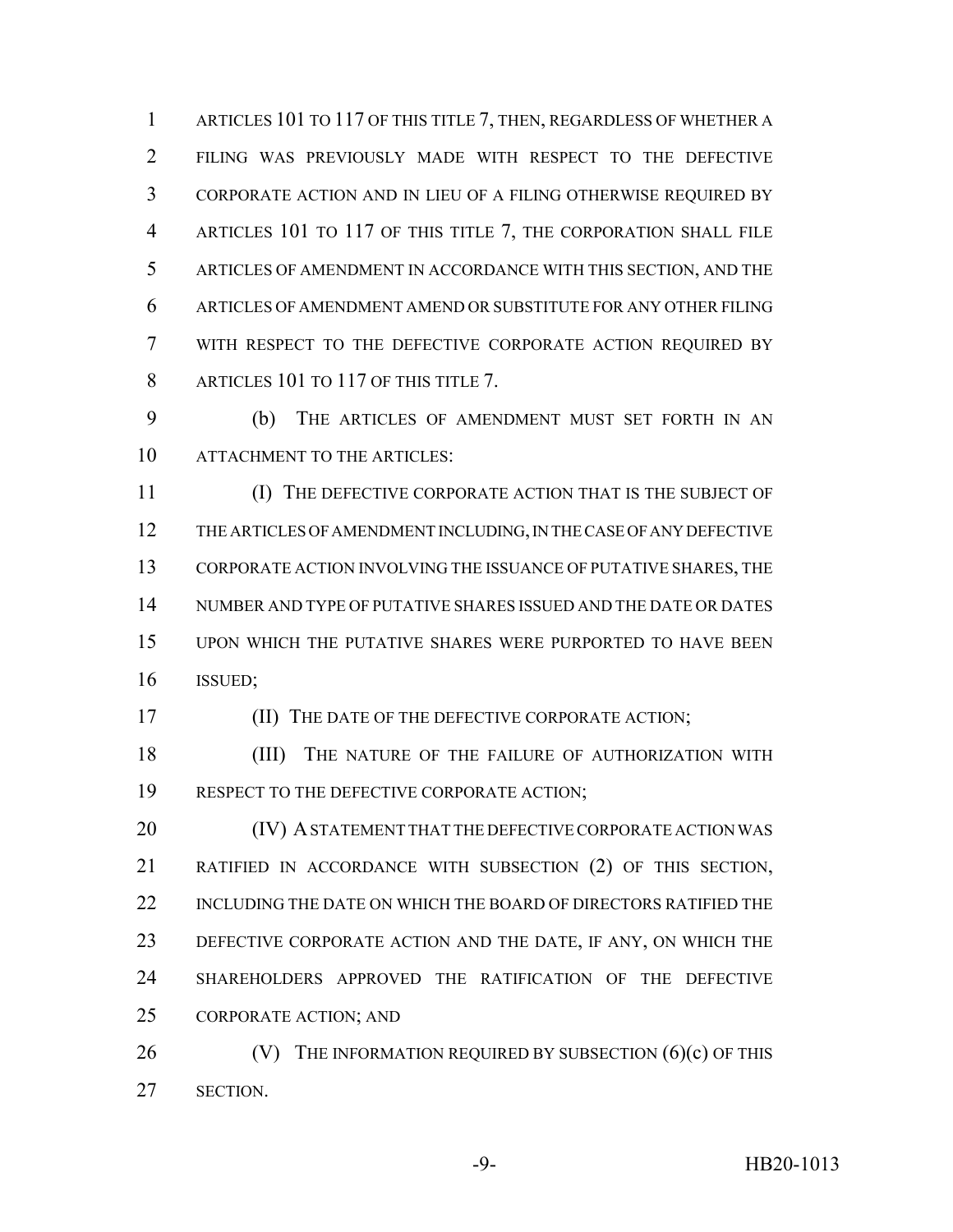(c) THE ARTICLES OF AMENDMENT MUST ALSO CONTAIN THE FOLLOWING INFORMATION IN AN ATTACHMENT TO THE ARTICLES:

 (I) IF A FILING WAS PREVIOUSLY MADE WITH RESPECT TO THE DEFECTIVE CORPORATE ACTION AND NO CHANGES TO THE FILING ARE REQUIRED TO GIVE EFFECT TO THE RATIFICATION OF THE DEFECTIVE CORPORATE ACTION IN ACCORDANCE WITH SUBSECTION (2) OF THIS SECTION, THE ARTICLES OF AMENDMENT MUST SET FORTH:

 (A) THE NAME, TITLE, AND FILING DATE OF THE FILING PREVIOUSLY MADE AND ANY ARTICLES OF CORRECTION TO THAT FILING; AND

 (B) A STATEMENT THAT A COPY OF THE FILING PREVIOUSLY MADE, TOGETHER WITH ANY ARTICLES OF CORRECTION TO THAT FILING, IS 12 ATTACHED AS AN EXHIBIT TO THE ARTICLES OF AMENDMENT;

**III)** IF A FILING WAS PREVIOUSLY MADE WITH RESPECT TO THE DEFECTIVE CORPORATE ACTION AND THE FILING REQUIRES ANY CHANGE TO GIVE EFFECT TO THE RATIFICATION OF THE DEFECTIVE CORPORATE 16 ACTION IN ACCORDANCE WITH THIS SUBSECTION (6)(c), THE ARTICLES OF AMENDMENT MUST SET FORTH:

 (A) THE NAME, TITLE, DOCUMENT NUMBER, AND FILING DATE OF THE FILING PREVIOUSLY MADE AND ANY ARTICLES OF CORRECTION TO THAT FILING;

 (B) A STATEMENT THAT A FILING CONTAINING ALL OF THE INFORMATION REQUIRED TO BE INCLUDED UNDER THE APPLICABLE SECTION OR SECTIONS OF ARTICLES 101 TO 117 OF THIS TITLE 7 TO GIVE EFFECT TO THE DEFECTIVE CORPORATE ACTION IS ATTACHED AS AN EXHIBIT TO THE ARTICLES OF AMENDMENT; AND

**(C)** THE DATE AND TIME THAT THE FILING IS DEEMED TO HAVE BECOME EFFECTIVE; OR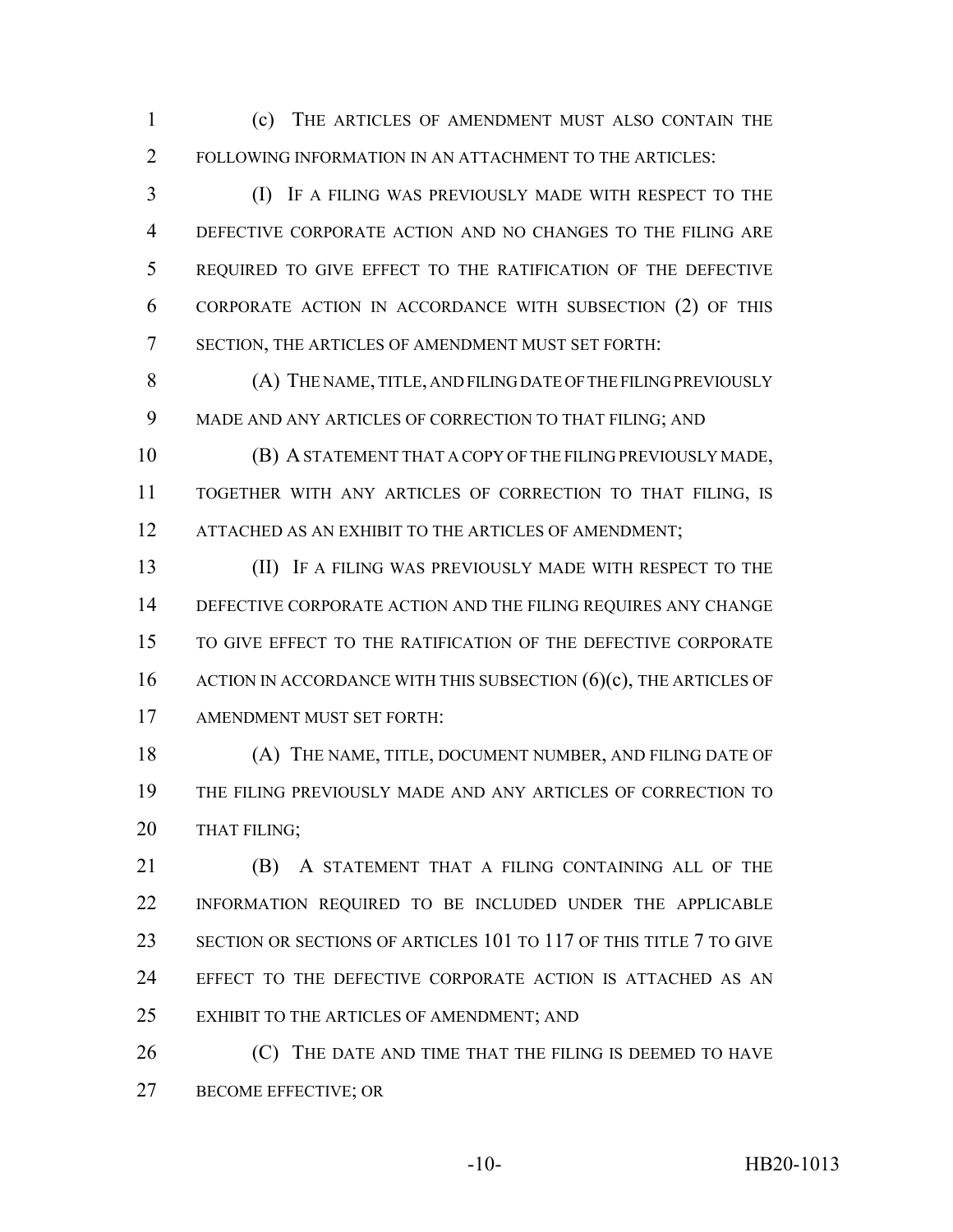(III) IF A FILING WAS NOT PREVIOUSLY MADE WITH RESPECT TO THE DEFECTIVE CORPORATE ACTION AND THE DEFECTIVE CORPORATE ACTION RATIFIED UNDER SUBSECTION (2) OF THIS SECTION WOULD HAVE REQUIRED A FILING UNDER ANY OTHER SECTION OF ARTICLES 101 TO 117 OF THIS TITLE 7, THE ARTICLES OF AMENDMENT MUST SET FORTH:

 (A) A STATEMENT THAT A FILING CONTAINING ALL OF THE INFORMATION REQUIRED TO BE INCLUDED UNDER THE APPLICABLE SECTION OR SECTIONS OF ARTICLES 101 TO 117 OF THIS TITLE 7 TO GIVE EFFECT TO THE DEFECTIVE CORPORATE ACTION IS ATTACHED AS AN EXHIBIT TO THE ARTICLES OF AMENDMENT; AND

 (B) THE DATE AND TIME THAT THE FILING IS DEEMED TO HAVE 12 BECOME EFFECTIVE.

 (7) **Judicial proceedings regarding validity of corporate actions.** (a) UPON APPLICATION BY THE CORPORATION, ANY SUCCESSOR ENTITY TO THE CORPORATION, A DIRECTOR OF THE CORPORATION, ANY BENEFICIAL OWNER OF THE CORPORATION, INCLUDING ANY SUCH 17 BENEFICIAL OWNER AS OF THE DATE OF THE DEFECTIVE CORPORATE ACTION RATIFIED UNDER SUBSECTION (2) OF THIS SECTION, OR ANY OTHER PERSON CLAIMING TO BE SUBSTANTIALLY AND ADVERSELY AFFECTED BY A RATIFICATION UNDER SUBSECTION (2) OF THIS SECTION, THE COURT AUTHORIZED TO ACT UNDER SECTION 7-107-103 MAY:

22 (I) DETERMINE THE VALIDITY AND EFFECTIVENESS OF ANY 23 CORPORATE ACTION OR DEFECTIVE CORPORATE ACTION;

24 (II) DETERMINE THE VALIDITY AND EFFECTIVENESS OF ANY RATIFICATION UNDER SUBSECTION (2) OF THIS SECTION;

26 (III) DETERMINE THE VALIDITY OF ANY PUTATIVE SHARES; AND **(IV) MODIFY OR WAIVE ANY OF THE PROCEDURES SPECIFIED IN**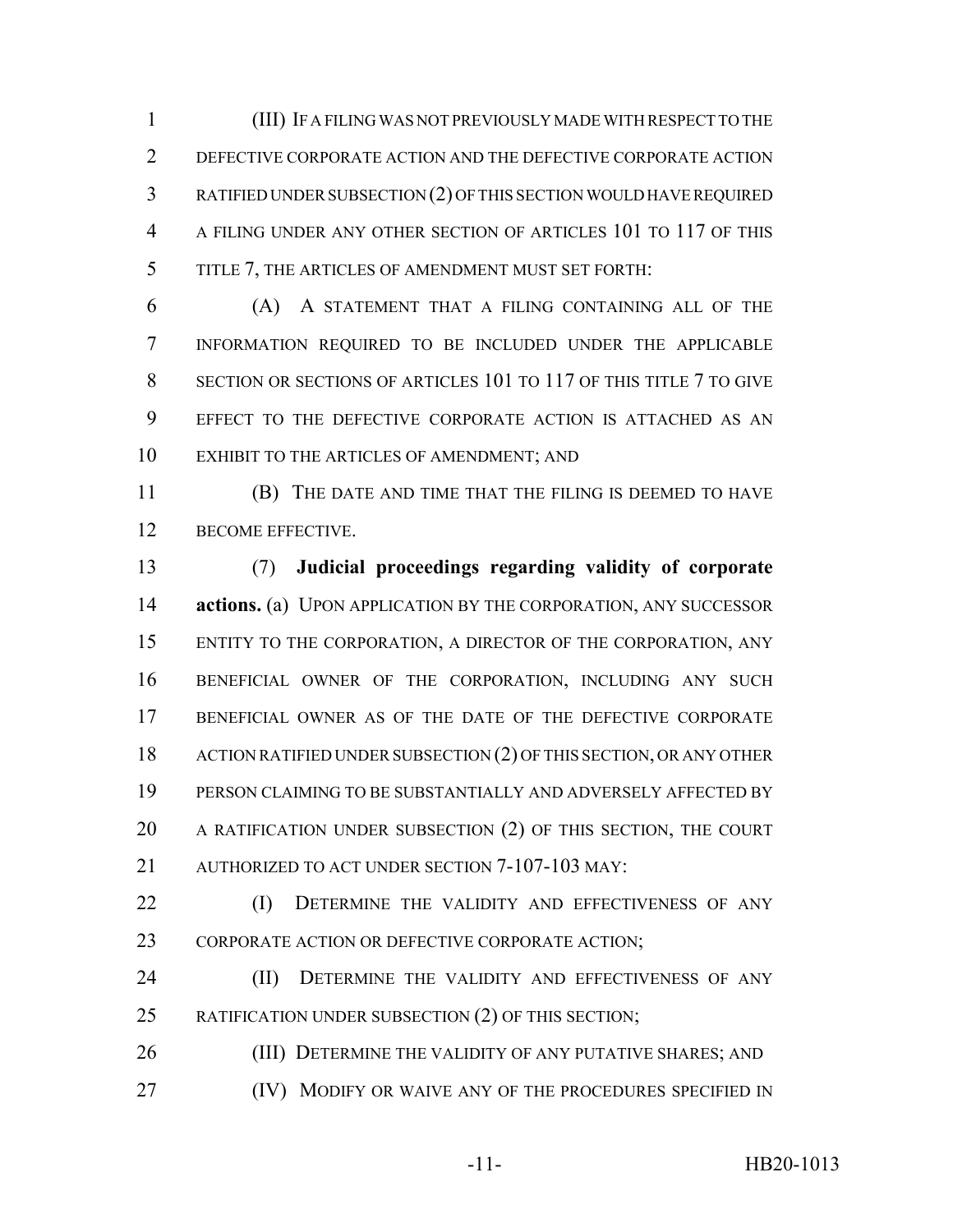SUBSECTION (2) OR (3) OF THIS SECTION TO RATIFY A DEFECTIVE CORPORATE ACTION.

 (b) IN CONNECTION WITH AN ACTION UNDER THIS SECTION, THE COURT MAY MAKE SUCH FINDINGS OR ORDERS, AND TAKE INTO ACCOUNT ANY FACTORS OR CONSIDERATIONS, REGARDING SUCH MATTERS AS IT DEEMS PROPER UNDER THE CIRCUMSTANCES.

 (c) SERVICE OF PROCESS OF THE APPLICATION UNDER SUBSECTION 8 (7)(a) OF THIS SECTION ON THE CORPORATION MAY BE MADE IN ANY MANNER PROVIDED BY STATUTE OF THIS STATE OR BY RULE OF THE APPLICABLE COURT FOR SERVICE ON THE CORPORATION, AND NO OTHER PARTY NEED BE JOINED IN ORDER FOR THE COURT TO ADJUDICATE THE 12 MATTER. IN AN ACTION FILED BY THE CORPORATION, THE COURT MAY REQUIRE NOTICE OF THE ACTION BE PROVIDED TO OTHER PERSONS SPECIFIED BY THE COURT AND PERMIT SUCH OTHER PERSONS TO INTERVENE IN THE ACTION.

 (d) NOTWITHSTANDING ANY OTHER PROVISION OF THIS SECTION OR OTHERWISE UNDER APPLICABLE LAW, ANY ACTION ASSERTING THAT THE RATIFICATION OF A DEFECTIVE CORPORATE ACTION AND ANY PUTATIVE SHARES ISSUED AS A RESULT OF THE DEFECTIVE CORPORATE ACTION SHOULD NOT BE EFFECTIVE, OR SHOULD BE EFFECTIVE ONLY ON CERTAIN CONDITIONS, MUST BE BROUGHT WITHIN ONE HUNDRED TWENTY DAYS AFTER THE VALIDATION EFFECTIVE TIME.

(8) **Definitions.** AS USED IN THIS SECTION:

**(a) "CORPORATE ACTION" MEANS ANY ACTION TAKEN BY OR ON**  BEHALF OF THE CORPORATION, INCLUDING ANY ACTION TAKEN BY THE INCORPORATOR, THE BOARD OF DIRECTORS, A COMMITTEE OF THE BOARD OF DIRECTORS, AN OFFICER OR AGENT OF THE CORPORATION, OR THE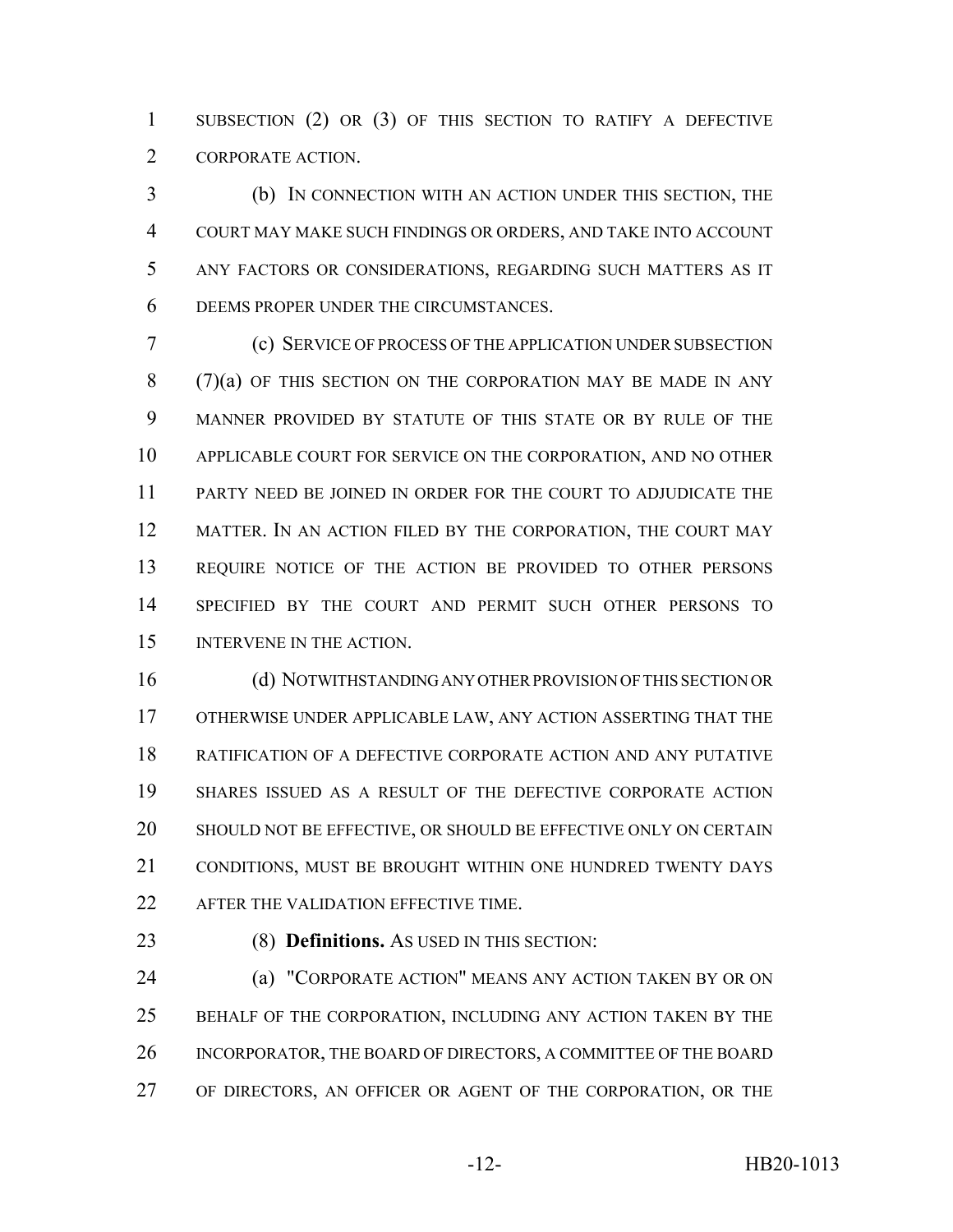SHAREHOLDERS.

 (b) "DATE OF THE DEFECTIVE CORPORATE ACTION" MEANS THE DATE, OR THE APPROXIMATE DATE IF THE EXACT DATE IS UNKNOWN, ON WHICH THE DEFECTIVE CORPORATE ACTION WAS PURPORTED TO HAVE BEEN TAKEN.

(c) "DEFECTIVE CORPORATE ACTION" MEANS:

 (I) ANY CORPORATE ACTION PURPORTEDLY TAKEN THAT IS, AND AT THE TIME THE CORPORATE ACTION WAS PURPORTEDLY TAKEN WOULD HAVE BEEN, WITHIN THE POWER OF THE CORPORATION, WITHOUT REGARD 10 TO THE FAILURE OF AUTHORIZATION IDENTIFIED IN SUBSECTION (2)(a) OF THIS SECTION, BUT IS VOID OR VOIDABLE DUE TO A FAILURE OF AUTHORIZATION; AND

(II) AN OVERISSUE.

 (d) "FAILURE OF AUTHORIZATION" MEANS THE FAILURE TO AUTHORIZE, APPROVE, OR OTHERWISE EFFECT A CORPORATE ACTION IN COMPLIANCE WITH ANY OF THE FOLLOWING, IF AND TO THE EXTENT THE FAILURE WOULD RENDER THE CORPORATE ACTION VOID OR VOIDABLE:

18 (I) ARTICLES 101 TO 117 OF THIS TITLE 7;

(II) THE ARTICLES OF INCORPORATION OR BYLAWS;

20 (III) A CORPORATE RESOLUTION OR ANY PLAN OR AGREEMENT TO

WHICH THE CORPORATION IS A PARTY; OR

**(IV)** THE DISCLOSURE SET FORTH IN ANY PROXY OR CONSENT SOLICITATION STATEMENT.

- (e) "OVERISSUE" MEANS THE PURPORTED ISSUANCE OF:
- (I) SHARES OF A CLASS OR SERIES IN EXCESS OF THE NUMBER OF
- SHARES OF A CLASS OR SERIES THE CORPORATION HAS THE POWER TO ISSUE
- UNDER SECTION 7-106-101 AT THE TIME OF THE ISSUANCE; OR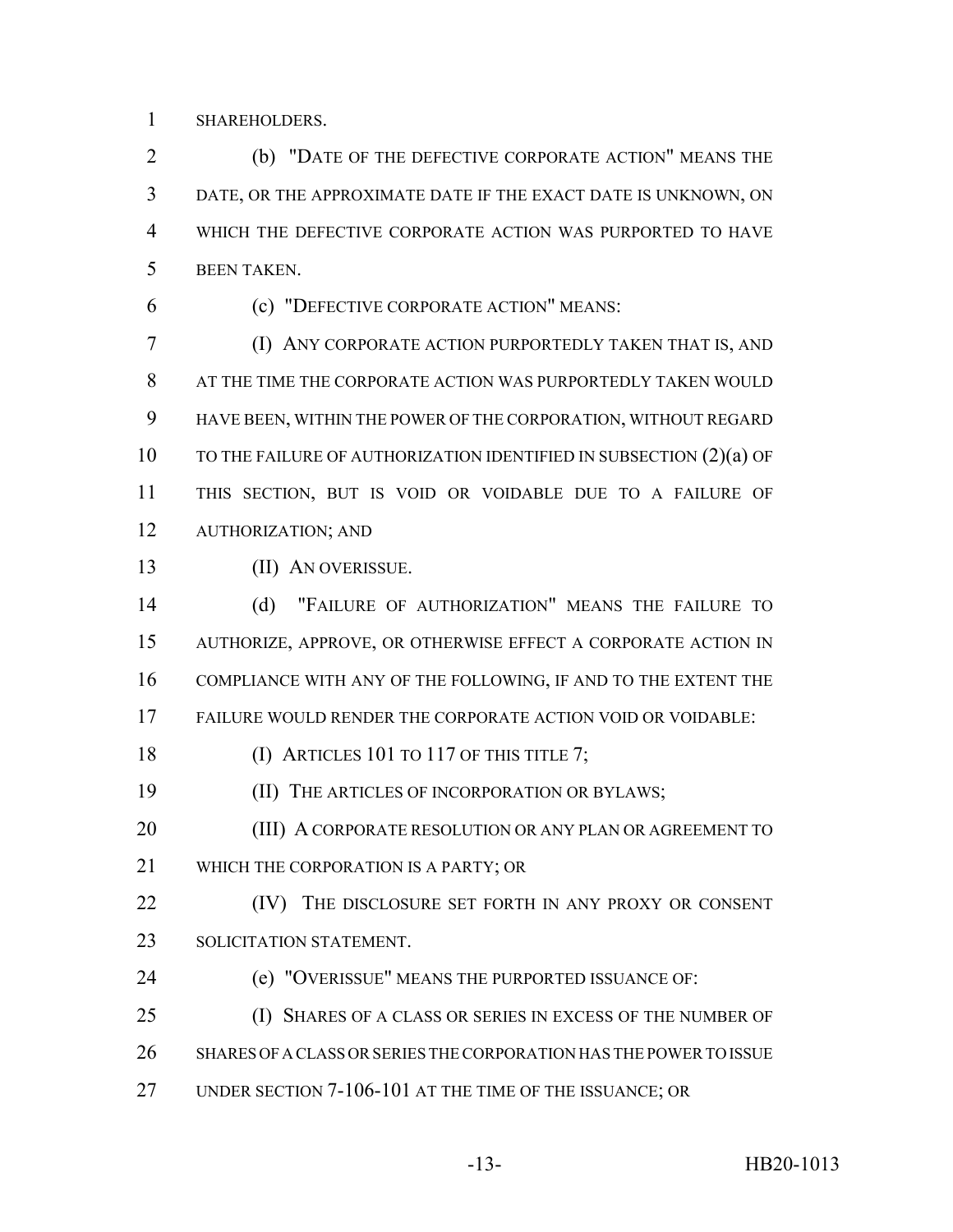(II) SHARES OF ANY CLASS OR SERIES THAT ARE NOT THEN AUTHORIZED FOR ISSUANCE BY THE ARTICLES OF INCORPORATION.

 (f) "PUTATIVE SHARES" MEANS THE SHARES OF ANY CLASS OR SERIES, INCLUDING SHARES ISSUED UPON THE EXERCISE OF RIGHTS, OPTIONS, WARRANTS, OR OTHER SECURITIES CONVERTIBLE INTO SHARES OF THE CORPORATION, OR INTERESTS WITH RESPECT TO THE SHARES, THAT WERE CREATED OR ISSUED AS A RESULT OF A DEFECTIVE CORPORATE ACTION, THAT:

 (I) BUT FOR ANY FAILURE OF AUTHORIZATION, WOULD CONSTITUTE VALID SHARES; OR

 (II) CANNOT BE DETERMINED BY THE BOARD OF DIRECTORS TO BE VALID SHARES.

 (g) (I) "VALIDATION EFFECTIVE TIME", WITH RESPECT TO ANY DEFECTIVE CORPORATE ACTION RATIFIED UNDER THIS SECTION, MEANS THE LATER OF:

 (A) THE TIME AT WHICH THE RATIFICATION OF THE DEFECTIVE CORPORATE ACTION IS APPROVED BY THE SHAREHOLDERS OR, IF APPROVAL OF SHAREHOLDERS IS NOT REQUIRED, THE TIME AT WHICH THE NOTICE REQUIRED BY SUBSECTION (4) OF THIS SECTION TAKES EFFECT IN ACCORDANCE WITH SECTION 7-101-402; AND

 (B) THE TIME AT WHICH ANY ARTICLES OF AMENDMENT FILED IN 22 ACCORDANCE WITH SUBSECTION (6) OF THIS SECTION BECOME EFFECTIVE. **(II)** THE VALIDATION EFFECTIVE TIME IS NOT AFFECTED BY THE 24 FILING OR PENDENCY OF A JUDICIAL PROCEEDING UNDER SUBSECTION (7) OF THIS SECTION OR OTHERWISE, UNLESS OTHERWISE ORDERED BY THE COURT.

(h) "VALID SHARES" MEANS THE SHARES OF ANY CLASS OR SERIES